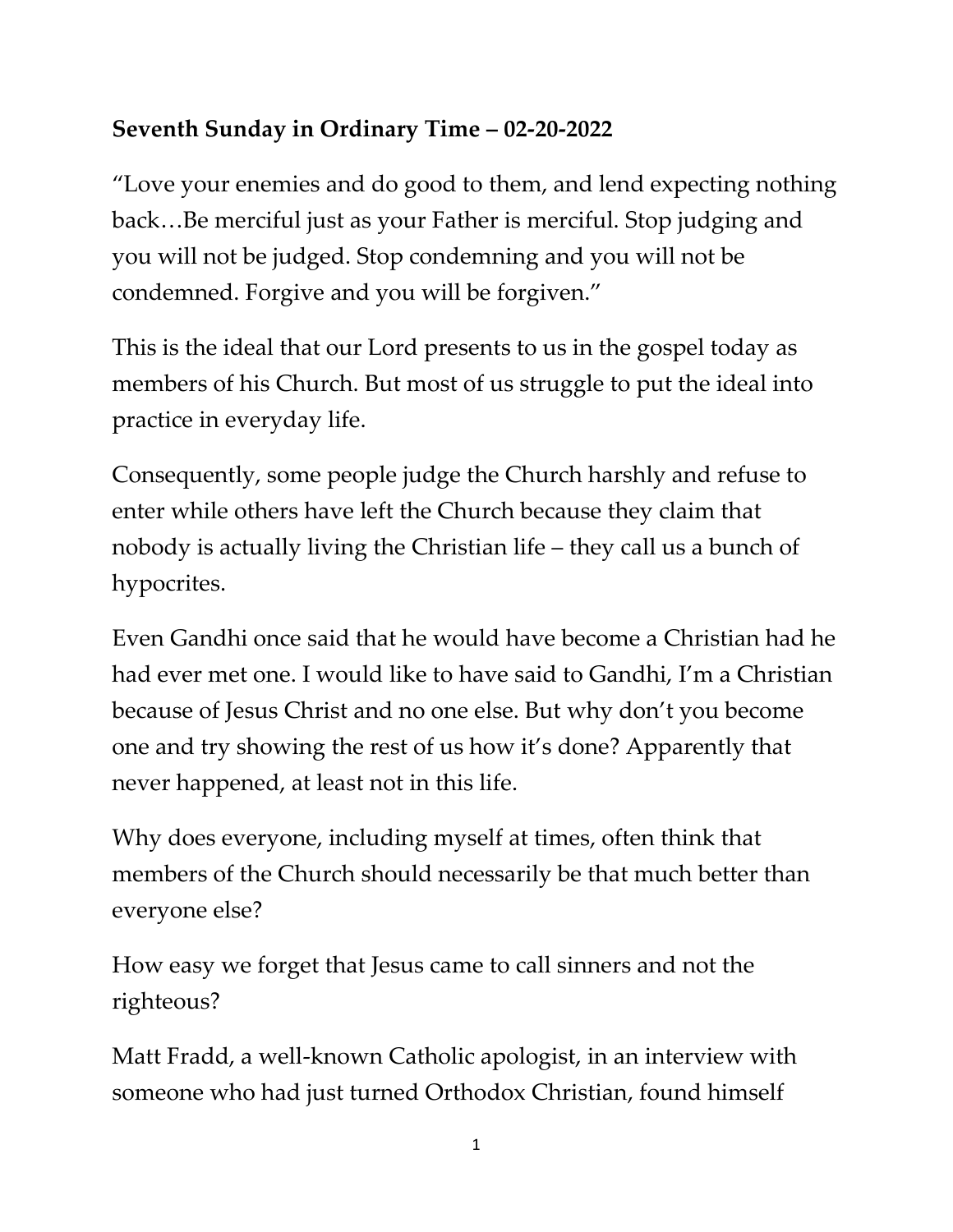thinking that he wanted Eastern Orthodoxy to be true so that I could leave this scandal ridden pathetic looking Church called the Roman Catholic Church.

And then some time after the interview he texted a priest friend about his current struggle with the Church. The very wise priest essentially responded in the following words.

My friend, now you are eating my daily bread! But, that's the age old temptation: a spiritually pure church.

This is the spiritual manifestation of the primordial fight/flight mechanism.

We want to run away from the Church where our shepherd denies Christ thrice. We want to run away from the Church where her elite inner circle fight amongst themselves over who is the greatest. We want to run away from the Church where one of His most trusted collaborators sold Him for a mere thirty pieces of silver.

We want to find a church that has none of the above…but it won't be Christ's Church.

I've been down this hallway and it is appealing at first but, which doorway to enter?

Which denomination? Which "Orthodox" church? They are not in communion with each other. There is no central authority on discipline or doctrine. And all the problems that exist in our Church exist there as well.